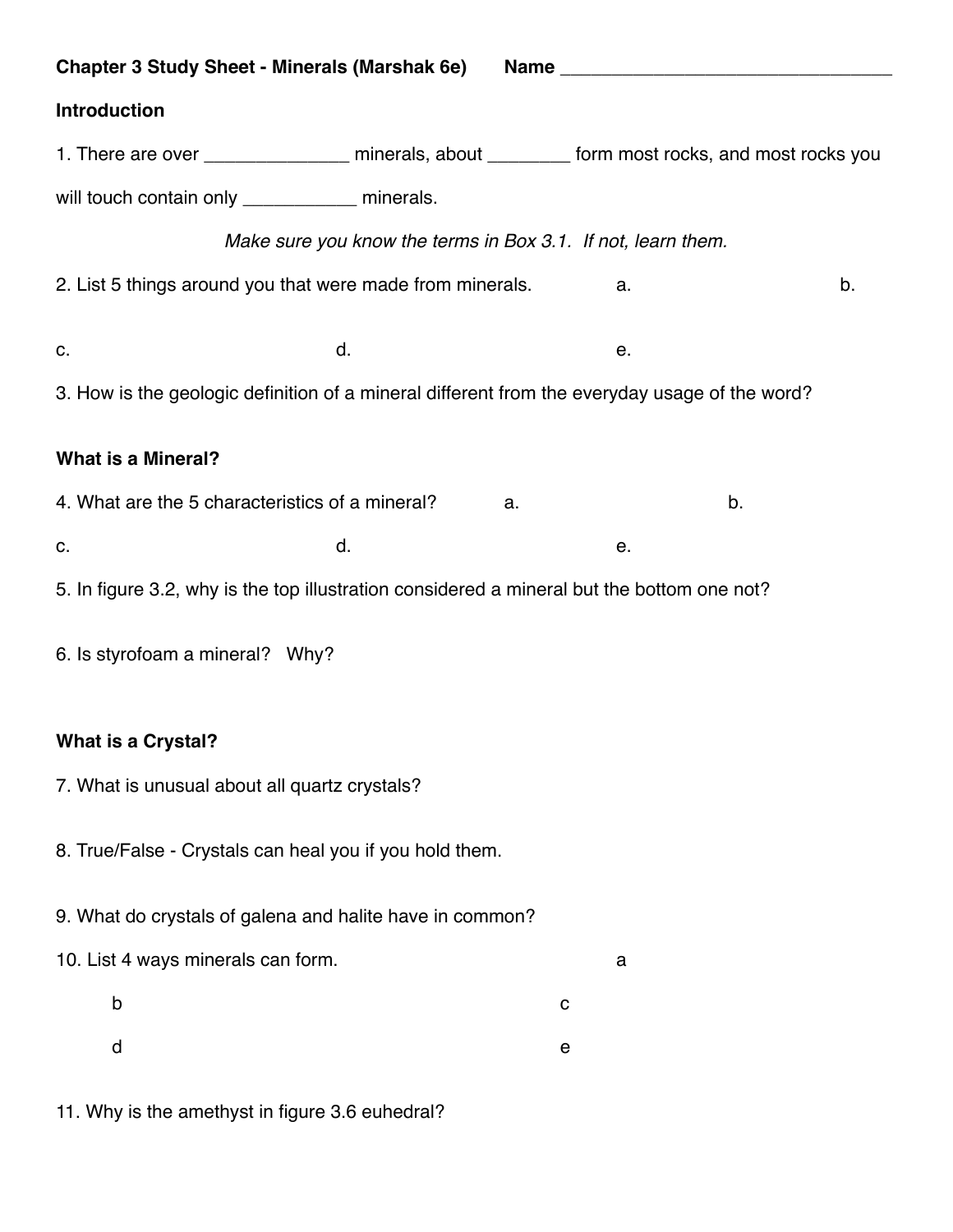|  |  |  |  |  | 12. What are 3 ways minerals may be destroyed in nature? |  |
|--|--|--|--|--|----------------------------------------------------------|--|
|--|--|--|--|--|----------------------------------------------------------|--|

| a                                                                         |                                                                                                                                                                                                                                           | b |  | C |  |  |
|---------------------------------------------------------------------------|-------------------------------------------------------------------------------------------------------------------------------------------------------------------------------------------------------------------------------------------|---|--|---|--|--|
|                                                                           | How Can You Tell One Mineral from Another?                                                                                                                                                                                                |   |  |   |  |  |
|                                                                           | 13. What is a problem with using only color to identify a mineral? (See figure 3-7a.)                                                                                                                                                     |   |  |   |  |  |
|                                                                           |                                                                                                                                                                                                                                           |   |  |   |  |  |
|                                                                           | 15. As in Fig 3-7B, how is a mineral's streak obtained?                                                                                                                                                                                   |   |  |   |  |  |
|                                                                           | 16. Pyrite has a ______________________ luster while ___________________________ has a nonmetallic luster.                                                                                                                                |   |  |   |  |  |
|                                                                           |                                                                                                                                                                                                                                           |   |  |   |  |  |
|                                                                           | 18. The minerals from softest to hardest are _______________(1), ______________(2),                                                                                                                                                       |   |  |   |  |  |
|                                                                           | $(3),$ $(4),$ $(5),$ $(6),$                                                                                                                                                                                                               |   |  |   |  |  |
|                                                                           | $\begin{equation} \begin{equation} \begin{bmatrix} 7 \end{bmatrix}, \end{equation}$ (7), $\begin{equation} \begin{bmatrix} 8 \end{bmatrix}, \end{equation}$ (8), $\begin{equation} \begin{bmatrix} 9 \end{bmatrix}, \end{equation}$ (10). |   |  |   |  |  |
|                                                                           | 19. List the hardness of each of the following fingernail $\mu$ $\ell$ $\mu$                                                                                                                                                              |   |  |   |  |  |
|                                                                           | steel knife __________________________glass ________________________steel file _____________________                                                                                                                                      |   |  |   |  |  |
|                                                                           |                                                                                                                                                                                                                                           |   |  |   |  |  |
| 21. Explain the acid test. What is produced? What two materials are used? |                                                                                                                                                                                                                                           |   |  |   |  |  |
|                                                                           | 22. A mineral with one cleavage is _____________. Two cleavages at 90° is _____________                                                                                                                                                   |   |  |   |  |  |
|                                                                           |                                                                                                                                                                                                                                           |   |  |   |  |  |
| 23. Does quartz cleave or fracture?                                       |                                                                                                                                                                                                                                           |   |  |   |  |  |
| <b>Mineral Classification</b>                                             |                                                                                                                                                                                                                                           |   |  |   |  |  |
|                                                                           |                                                                                                                                                                                                                                           |   |  |   |  |  |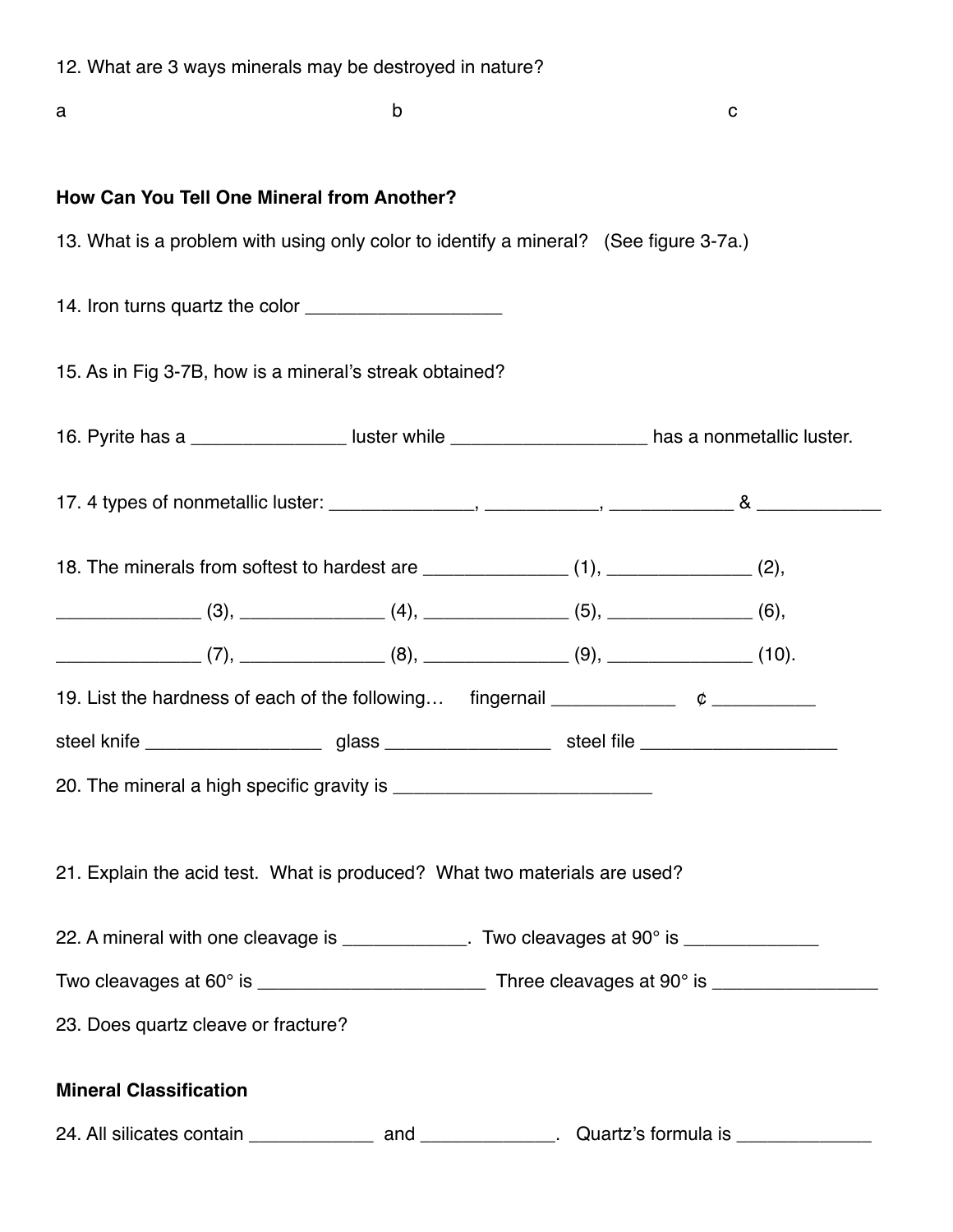|  |  |  |  |  | 25. Galena and pyrite both contain |  |
|--|--|--|--|--|------------------------------------|--|
|--|--|--|--|--|------------------------------------|--|

26. What's do hematite and magnetite have in common? How are they different?

27. Fe is heavy. Looking at the formulas for hematite and magnetite, which would you expect to have a higher specific gravity? Why?

28. What do all halides have in common? (See this [periodic table](http://ptable.com) for hints.)

29. To what element do native metals bond? (Trick question!)

30. List the formulas for each of the following and the mineral class or family they belong to.

|                                                       | <b>FORMULA</b>                                              | <b>MINERAL CLASS</b> |  |  |
|-------------------------------------------------------|-------------------------------------------------------------|----------------------|--|--|
| <b>QUARTZ</b>                                         |                                                             |                      |  |  |
| <b>GALENA</b>                                         |                                                             |                      |  |  |
| <b>PYRITE</b>                                         |                                                             |                      |  |  |
| <b>HEMATITE</b>                                       |                                                             |                      |  |  |
|                                                       |                                                             |                      |  |  |
|                                                       |                                                             |                      |  |  |
|                                                       |                                                             |                      |  |  |
|                                                       |                                                             |                      |  |  |
|                                                       |                                                             |                      |  |  |
|                                                       | 31. About ________ % of Earth's crust is made of silicates. |                      |  |  |
| 32. How are the silicate minerals broken into groups? |                                                             |                      |  |  |

33. All forms of asbestos have a \_\_\_\_\_\_\_\_\_\_\_\_\_\_\_\_\_\_ crystal habit.

34. Why asbestos helpful? / Why is asbestos harmful?